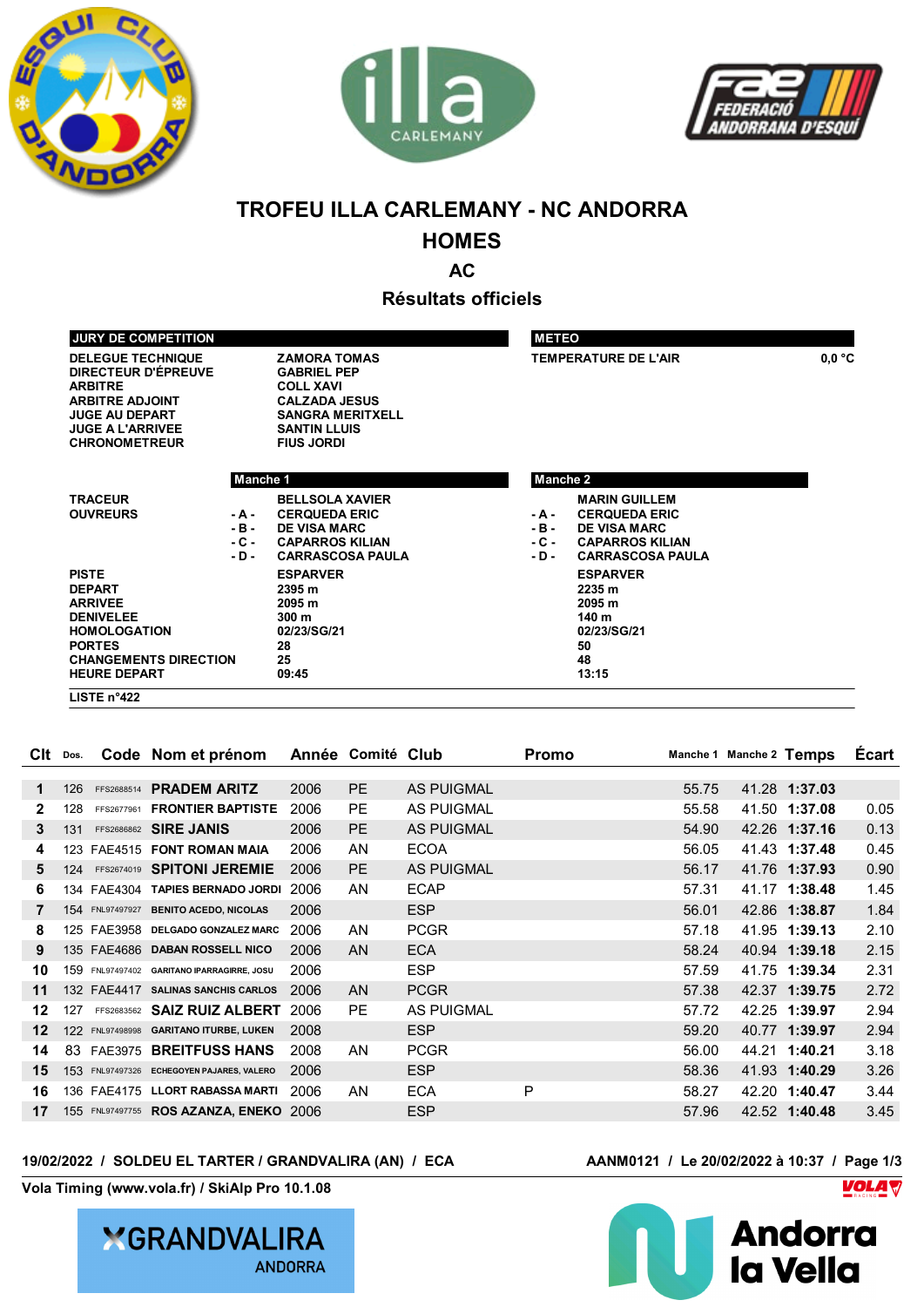## **TROFEU ILLA CARLEMANY - NC ANDORRA HOMES AC Résultats officiels**

| Clt      | Dos. | Code Nom et prénom                                                            |        | Année Comité Club |                            | <b>Promo</b> |                    | Manche 1 Manche 2 Temps         |                                | <b>Ecart</b>   |
|----------|------|-------------------------------------------------------------------------------|--------|-------------------|----------------------------|--------------|--------------------|---------------------------------|--------------------------------|----------------|
| 18       |      | 158 FNL97498610 ROCHE ESPINÓS, VICTOR                                         | 2006   |                   | <b>ESP</b>                 |              | 58.28              |                                 | 42.39 1:40.67                  | 3.64           |
| 19       |      | 129 FAE3808 TORRES PALMITJAVILA JAN 2007                                      |        | ΑN                | <b>PCGR</b>                |              | 58.67              |                                 | 42.14 1:40.81                  | 3.78           |
| 20       |      | 82 FAE4169 PEREZ SANSA MARCEL                                                 | 2008   | <b>AN</b>         | <b>PCGR</b>                |              | 58.01              |                                 | 43.15 1:41.16                  | 4.13           |
| 21       |      | 79 FAE3895 VISA MAS JAN                                                       | 2008   | ΑN                | <b>ECA</b>                 |              | 57.82              |                                 | 43.54 1:41.36                  | 4.33           |
| 22       |      | 138 FAE3739 <b>FARRE TORRES TOM</b> 2007                                      |        | <b>AN</b>         | <b>ECA</b>                 |              | 1:00.21            |                                 | 41.61 1:41.82                  | 4.79           |
| 23       |      | 160 FNL97498612 ORDOÑEZ RUBIO, JAN MARC 2007                                  |        |                   | <b>ESP</b>                 |              | 58.36              |                                 | 43.52 1:41.88                  | 4.85           |
| 24       |      | 78 FAE4720 TOR CLEMENTE ESTEVE 2008                                           |        | AN                | <b>ECAP</b>                |              | 57.63              |                                 | 44.32 1:41.95                  | 4.92           |
| 25       |      | 74 FAE4708 AUDER MARTIN                                                       | 2008   | AN                | <b>ECAP</b>                |              | 57.26              |                                 | 46.04 1:43.30                  | 6.27           |
| 26       |      | 118 FNL97499231 SOPESENS ARENERE, MATEO                                       | 2008   |                   | <b>ESP</b>                 |              | 59.29              |                                 | 44.22 1:43.51                  | 6.48           |
| 27       |      | 77 FAE4181 BLACK ROCA MAX HALSALL 2009                                        |        | ΑN                | <b>SEC</b>                 |              | 58.82              |                                 | 44.83 1:43.65                  | 6.62           |
| 28       |      | 133 FAE3624 BASTIDA MONTORIOL JOAN 2006                                       |        | <b>AN</b>         | <b>ECA</b>                 | P            | 58.67              |                                 | 45.33 1:44.00                  | 6.97           |
| 29       |      | 80 FAE3972 BUENDIA MADRIGAL JAVIER 2008                                       |        | AN                | <b>PCGR</b>                |              | 59.43              |                                 | 45.89 1:45.32                  | 8.29           |
| 30       |      | 91 FAE4693 GIL SIXTO BERNAT 2008                                              |        | AN                | <b>ECAP</b>                |              | 1:00.25            |                                 | 45.47 1:45.72                  | 8.69           |
| 31       |      | 119 FNL97499201 ECHEGOYEN PAJARES, PABLO                                      | 2008   |                   | <b>ESP</b>                 |              | 1:01.53            |                                 | 44.72 1:46.25                  | 9.22           |
| 32       |      | 137 FAE4192 GALLARDO RIBERAYGUA ARNAU                                         | 2006   | <b>AN</b>         | <b>PCGR</b>                |              | 1:02.79            |                                 | 43.78 1:46.57                  | 9.54           |
| 33       |      | 157 FNL97499940 BUENO VALERIANO, MARKEL                                       | 2007   |                   | <b>ESP</b>                 |              | 1:02.91            |                                 | 44.05 1:46.96                  | 9.93           |
| 34       |      | 120 FNL97499814 ESCUDERO GONZALEZ, CAYETANO                                   | 2009   |                   | <b>ESP</b>                 |              | 1:00.21            |                                 | 47.00 1:47.21                  | 10.18          |
| 35       |      | 117 FNL97499203 BENITO ACEDO, IGNACIO 2008                                    |        |                   | <b>ESP</b>                 |              | 1:02.00            |                                 | 45.33 1:47.33                  | 10.30          |
| 36       |      | 81 FAE4912 DABAN ROSSELL MARC                                                 | 2008   | AN                | <b>ECA</b>                 |              | 1:02.17            |                                 | 46.51 1:48.68                  | 11.65          |
| 37       |      | 139 FAE3632 BOBET MARTOS ENOC                                                 | 2006   | AN                | <b>ECA</b>                 | Ρ            | 1:02.11            |                                 | 47.08 1:49.19                  | 12.16          |
| 38       |      | 76 FAE4536 BAZAROV ILIA                                                       | 2009   | <b>AN</b>         | <b>ECOA</b>                |              | 59.78              |                                 | 49.62 1:49.40                  | 12.37          |
| 39       |      | 86 FAE4082 BABI MOLNE LLORENC                                                 | 2009   | AN                | <b>PCGR</b>                |              | 1:00.90            |                                 | 48.57 1:49.47                  | 12.44          |
| 40       |      | 88 FAE4140 DELGADO GONZALEZ ROGER                                             | 2009   | <b>AN</b>         | <b>PCGR</b>                |              | 1:01.34            |                                 | 49.64 1:50.98                  | 13.95          |
| 41       |      | 96 FAE4715 GALLEN VENTEO UNAI                                                 | 2008   | AN                | <b>ECOA</b>                | Ρ            | 1:03.09            |                                 | 49.24 1:52.33                  | 15.30          |
| 42       |      | 143 FAE3904 ALIS FELIU ORIOL                                                  | 2007   | <b>AN</b>         | <b>PCGR</b>                | P            | 1:03.74            |                                 | 48.74 1:52.48                  | 15.45          |
| 43       |      | 90 FAE4973 FIGUEREDO SEIVANE MAX                                              | 2009   | AN                | <b>ECAP</b>                |              | 1:03.13            |                                 | 49.37 1:52.50                  | 15.47          |
| 44       |      | 140 FAE3869 MARTOS ALTIMIR ENRIC 2007                                         |        | <b>AN</b>         | <b>ECOA</b>                | Ρ            | 1:01.28            |                                 | 51.51 1:52.79                  | 15.76          |
| 45       |      | 102 FAE4710 GIRIBET VINAS ARNAU                                               | 2008   | ΑN                | <b>ECAP</b>                | Ρ            | 1:03.63            |                                 | 50.96 1:54.59                  | 17.56          |
| 46       |      | 85 FAE4247 GUIMERA VILLARO ERIC                                               | - 2009 | <b>AN</b>         | <b>ECOA</b>                |              | 1:03.63            |                                 | 51.05 1:54.68                  | 17.65          |
| 47       |      | 95 FAE4174 LLORT RABASSA QUIM                                                 | 2009   | AN                | <b>ECA</b>                 | Ρ            | 1:02.89            |                                 | 51.98 1:54.87                  | 17.84          |
| 48       |      | 98 FAE4010 IGLESIAS AGUARELES ROGER                                           | 2008   | <b>AN</b>         | <b>PCGR</b>                | Ρ            | 1:05.73            |                                 | 50.07 1:55.80                  | 18.77          |
| 49       |      | 141 FAE3995 NUEZ POUSSIER QUIM                                                | 2007   | AN                | <b>PCGR</b>                | Ρ            | 1:05.91            |                                 | 50.61 1:56.52                  | 19.49          |
| 50       |      | 151 FAE3681 RUCAROLS COLELL MARC                                              | 2006   | AN                | <b>ECA</b>                 | P            | 1:05.54            |                                 | 52.58 1:58.12                  | 21.09          |
| 51       |      | 84 FAE4285 TORRAS GRAU GABRIEL 2009                                           |        | ΑN                | <b>SEC</b>                 | Ρ            | 1:06.39            |                                 | 51.78 1:58.17                  | 21.14          |
| 52       |      | 94 FAE4378 CARRERAS SOLANO MARTI 2009<br>109 FAE4709 GIRIBET VINAS JORDI 2008 |        | AN<br>AN          | <b>PCGR</b><br><b>ECAP</b> | Ρ<br>Ρ       | 1:05.19            |                                 | 53.29 1:58.48<br>55.02 1:59.59 | 21.45          |
| 53<br>54 |      | 89 FAE4996 VARGAS VENABLE JOEL 2009                                           |        | AN.               | <b>ECAP</b>                | Ρ            | 1:04.57<br>1:06.87 |                                 | 53.06 1:59.93                  | 22.56<br>22.90 |
| 55       |      | 97 FAE4939 POU BIFET NICOLAS                                                  | 2009   | AN                | <b>ECAP</b>                | Ρ            | 1:07.50            |                                 | 52.80 2:00.30                  | 23.27          |
| 56       |      | 107 FAE3887 CARMONA ROYO ORIOL 2008                                           |        | <b>AN</b>         | <b>ECA</b>                 | Ρ            | 1:04.46            |                                 | 56.75 2:01.21                  | 24.18          |
| 57       |      | 111 FAE4590 SUAREZ ELIAS LLUIS 2008                                           |        | AN                | <b>ECA</b>                 | Ρ            | 1:04.35            |                                 | 57.71 2:02.06                  | 25.03          |
| 58       |      | 99 FAE4626 BEA JULIA MAX                                                      | 2009   | AN                | <b>PCGR</b>                | Ρ            | 1:11.28            |                                 | 54.24 2:05.52                  | 28.49          |
| 59       |      | 103 FAE3969 AYMAMI VILLALBA JAN                                               | 2008   | AN                | <b>PCGR</b>                | Ρ            | 1:09.86            |                                 | 56.54 2:06.40                  | 29.37          |
| 60       |      | 149 FAE4149 NUNEZ CARMONA GUILLEM                                             | 2006   | AN                | <b>PCGR</b>                | Ρ            | 1:08.92            |                                 | 58.28 2:07.20                  | 30.17          |
| 61       |      | 104 FAE4100 LEGUIZAMON LOPEZ CIRO                                             | 2009   | AN                | <b>SEC</b>                 | Ρ            |                    | 1:08.28 1:00.73 2:09.01         |                                | 31.98          |
| 62       |      | 110 FAE4717 HEBRERO GARCIA AGUSTIN 2008                                       |        | <b>AN</b>         | <b>ECAP</b>                | Ρ            | 1:12.92            |                                 | 57.30 2:10.22                  | 33.19          |
| 63       |      | 108 FAE4278 JUAREZ MOLNE ARNAU                                                | 2009   | AN                | <b>SEC</b>                 | Ρ            | 1:12.99            |                                 | 58.24 2:11.23                  | 34.20          |
| 64       |      | 115 FAE4251 PUIG GONZALEZ JAN 2009                                            |        | AN                | <b>ECOA</b>                | Ρ            |                    | 1:12.94 1:01.28 2:14.22         |                                | 37.19          |
| 65       |      | 114 FAE5612 CAHUZAC AGUSTIN                                                   | 2009   | AN                | <b>ECA</b>                 | Ρ            |                    | 1:10.68 1:03.76 2:14.44         |                                | 37.41          |
| 66       |      | 113 FAE4242 BABOT ADELLACH GUILLEM 2008                                       |        | AN                | <b>ECOA</b>                | Ρ            |                    | 1:18.87 1:05.13 2:24.00         |                                | 46.97          |
| 67       |      | 116 FAE4883 HERNANDIS FERRER ARI 2008                                         |        | AN.               | <b>SEC</b>                 | Ρ            |                    | 1:32.78 1:14.35 2:47.13 1:10.10 |                                |                |
| 68       |      | 112 FAE4138 BONAFE FUENTES DANIEL                                             | 2009   | <b>AN</b>         | <b>ECA</b>                 | Ρ            |                    | 1:32.48 1:18.25 2:50.73 1:13.70 |                                |                |
|          |      |                                                                               |        |                   |                            |              |                    |                                 |                                |                |

**19/02/2022 / SOLDEU EL TARTER / GRANDVALIRA (AN) / ECA** 

**AANM0121** / Le 20/02/2022 à 10:37 / Page 2/3